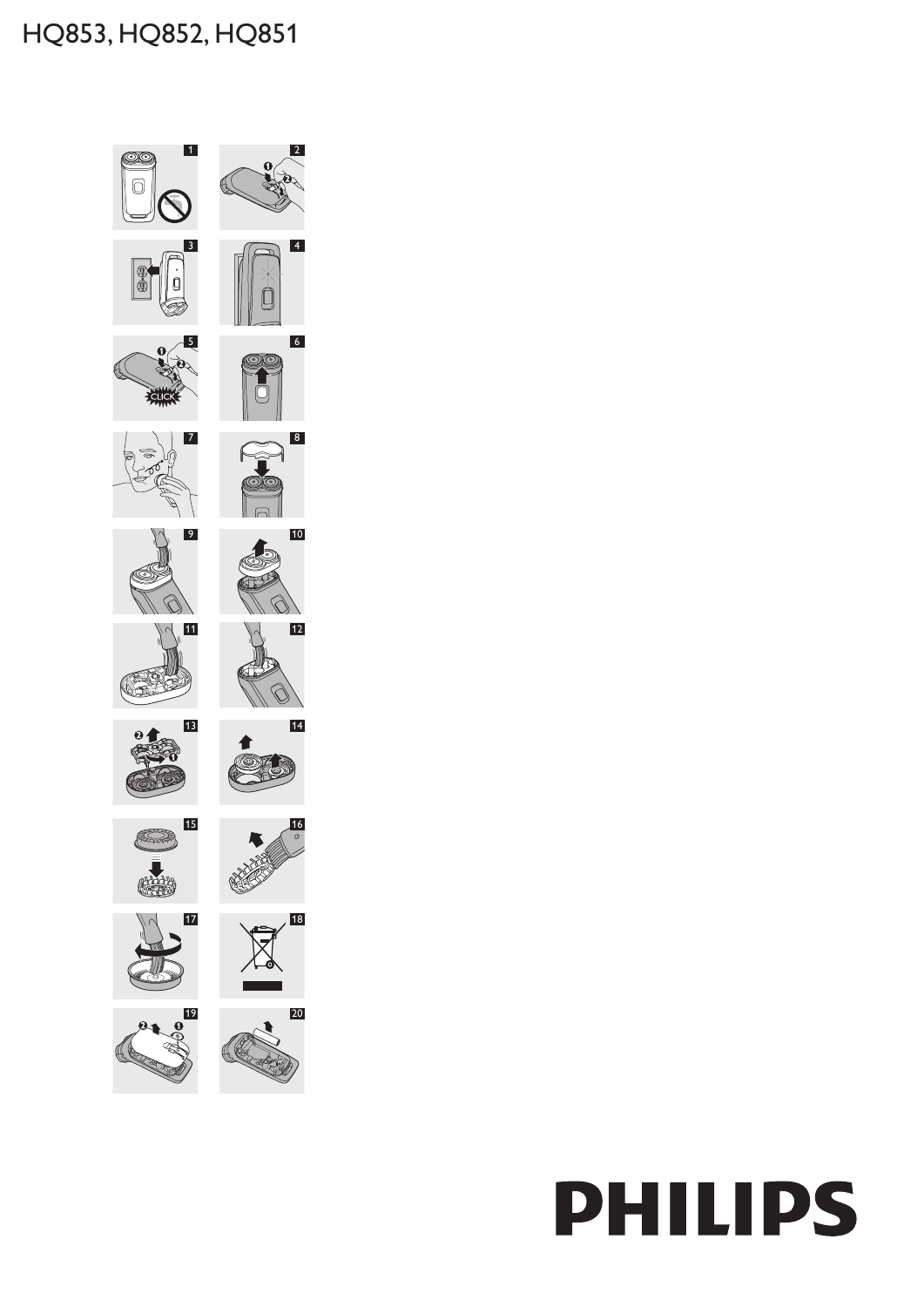## **english**

#### **Introduction**

Congratulations on your purchase and welcome to Philips! To fully benefit from the support that Philips offers, register your product at www.philips.com/welcome.

#### **Important**

Read this user manual carefully before you use the appliance and save it for future reference.

#### **Warning**

- This appliance is not intended for use by persons (including children) with reduced physical, sensory or mental capabilities, or lack of experience and knowledge, unless they have been given supervision or instruction concerning use of the appliance by a person responsible for their safety. -
- Children should be supervised to ensure that they do not play with the appliance. -

#### **Caution**

- Use and store the appliance at a temperature between 5°C and 35°C. -
- This shaver is not waterproof and cannot be cleaned under the tap. Keep the shaver dry (Fig. 1). -

#### **Compliance with standards**

This Philips appliance complies with all standards regarding electromagnetic fields (EMF). If handled properly and according to the instructions in this user manual, the appliance is safe to use based on scientific evidence available today. -

#### **Charging**

When you charge the shaver for the first time or after a long period of disuse, let it charge continuously for 12 hours. Charging normally takes approx. 8 hours. Charge the appliance when the motor stops or starts running slower.

When the shaver is fully charged, it has a shaving time of up to 30 minutes.

#### Do not leave the appliance connected to the mains for more than 24 hours.

- Make sure the appliance is switched off when you start to charge it.
- 2 Fold out the slide pin unit ('click') (Fig. 2).

3 Insert the slide pin unit into the wall socket (Fig. 3). The charging light goes on to indicate that the appliance is charging (Fig. 4). ,

- After charging, remove the shaver from the wall socket
- 5 Press the release button (1) and fold the slide pin unit back into the appliance (2) ('click') (Fig. 5).

#### **Using the appliance**

- 1 Remove the protection cap.
- 2 Push the on/off slide upwards to switch on the shaver (Fig. 6).
- **3** Move the shaving heads quickly over your skin. Make both straight and circular movements (Fig. 7).

*Note: Shaving on a dry face gives the best results.*

*Note: Your skin may need 2 or 3 weeks to get accustomed to the Philips shaving system.*

- 4 Push the on/off slide downwards to switch off the shaver.
- 5 Put the protection cap on the shaver to prevent damage to the shaving heads (Fig. 8).

#### **Cleaning and maintenance**

Regular cleaning guarantees better shaving performance.

### **Every week: shaving unit and hair chamber**

- 1 Switch off the shaver.
- 2 Brush the outside of the shaving unit with the brush supplied (Fig. 9).
- 3 Pull the shaving unit off the shaver (Fig. 10).
- **4** Brush the inside of the shaving unit (Fig. 11).
- 5 Brush the hair chamber (Fig. 12).

6 Put the shaving unit back onto the shaver.

#### **Every two months: shaving heads**

*Note: Do not use cleaning agents or alcohol to clean the shaving heads. Only use the HQ110 Shaving Head Cleaning Spray.* 

- 1 Switch off the shaver.
- 2 Pull the shaving unit off the shaver (Fig. 10).
- **3** Turn the wheel anticlockwise (1) and remove the retaining frame (2) (Fig. 13).
- **4** Remove the shaving heads from the shaving unit one by one (Fig. 14).

*Note: Do not clean more than one cutter and guard* time, since they are all matching sets. If you accident *up the cutters and guards, it may take several weeks optimal shaving performance is restored.*

- 5 Remove the cutter from the guard (Fig. 15).
- 6 Clean the cutter with the short-bristled side brush (Fig. 16).
- 7 Brush the guard (Fig. 17).
- 8 Put the shaving heads back into the shaving unit.
- 9 Put the retaining frame back into the shaving and turn the wheel clockwise.
- 10 Put the shaving unit back onto the shaver.

*Tip: For optimal shaving performance, we advise you lubricate the shaving heads with a drop of sewing ma oil every six months.*

#### **Storage**

Put the protection cap on the shaver after use prevent damage to the shaving heads (Fig. 8). -

#### **Replacement**

Replace the shaving heads every two years for optimal shaving results.

Replace damaged or worn shaving heads with HQ4+ Philips Micro+ Lift & Cut Shaving Heads.

- 1 Switch off the shaver.
- 2 Pull the shaving unit off the shaver (Fig. 10).
- **3** Turn the wheel anticlockwise (1) and remove the retaining frame (2) (Fig. 13).
- 4 Remove the shaving heads from the shaving unit and replace them with new ones (Fig. 14).
- 5 Put the retaining frame back into the shaving unit and turn the wheel clockwise.
- 6 Put the shaving unit back onto the shaver.

#### **Accessories**

- The following accessories are available:
- HQ4+ Philips Micro+ Lift & Cut Shaving Heads -
- HQ110 Philips Shaving Head Cleaning Spray (not available in some countries) -

#### **Environment**

Do not throw away the appliance with the normal household waste at the end of its life, but hand it in at an official collection point for recycling. By doing this, you help to preserve the environment (Fig. 18). Batteries contain substances that may pollute the environment. Do not throw away empty batteries with the normal household waste, but dispose of them at an official collection point for batteries. Always remove the rechargeable batteries before you discard and hand in the appliance at an official collection point. - -

#### **Disposal of the rechargeable battery**

Only remove the rechargeable battery when it is completely empty.

- 1 Make sure the appliance is disconnected.
- 2 Let the shaver run until it stops, undo the screw on the back of the shaver (1) and lift the back panel off the shaver (2) (Fig. 19).
- **3** Remove the rechargeable battery (Fig. 20).

Do not connect the shaver to the mains again after the battery has been removed.

#### If you need service or information or if you have a problem, please visit the Philips website at www.phi lips.com or contact the Philips Consumer Care Centre in your country (you find its phone number in the worldwide guarantee leaflet). If there is no Consumer Care Centre in your country, go to your local Philips dealer.

#### **Guarantee restrictions**

**Guarantee & service**

The shaving heads (cutters and guards) are not covered by the terms of the international guarantee because they are subject to wear.

|                                  | Troubleshooting                                                     |                                                                                                                                                                      |
|----------------------------------|---------------------------------------------------------------------|----------------------------------------------------------------------------------------------------------------------------------------------------------------------|
| at a                             | Problem                                                             | Solution                                                                                                                                                             |
| ally mix<br>: before<br>e of the | The shaver does<br>not shave as well<br>as it used to.              | You may not have cleaned<br>the appliance properly. Clean<br>the shaving heads thoroughly<br>(see chapter 'Cleaning and<br>maintenance').                            |
| unit.<br>ξ unit                  |                                                                     | Long hairs may be obstructing<br>the shaving heads. Clean the<br>cutters and guards properly with<br>the brush supplied (see chapter<br>'Cleaning and maintenance'). |
| to                               |                                                                     | The shaving heads may be<br>damaged or worn. Replace<br>the shaving heads (see chapter<br>'Replacement').                                                            |
| achine                           |                                                                     | The batteries may be running low.<br>Recharge the shaver (see chapter<br>'Charging').                                                                                |
| to                               | The shaver does<br>not switch on<br>when I push<br>the on/off slide | The batteries may be empty.<br>Recharge the shaver (see chapter<br>'Charging').                                                                                      |

upwards.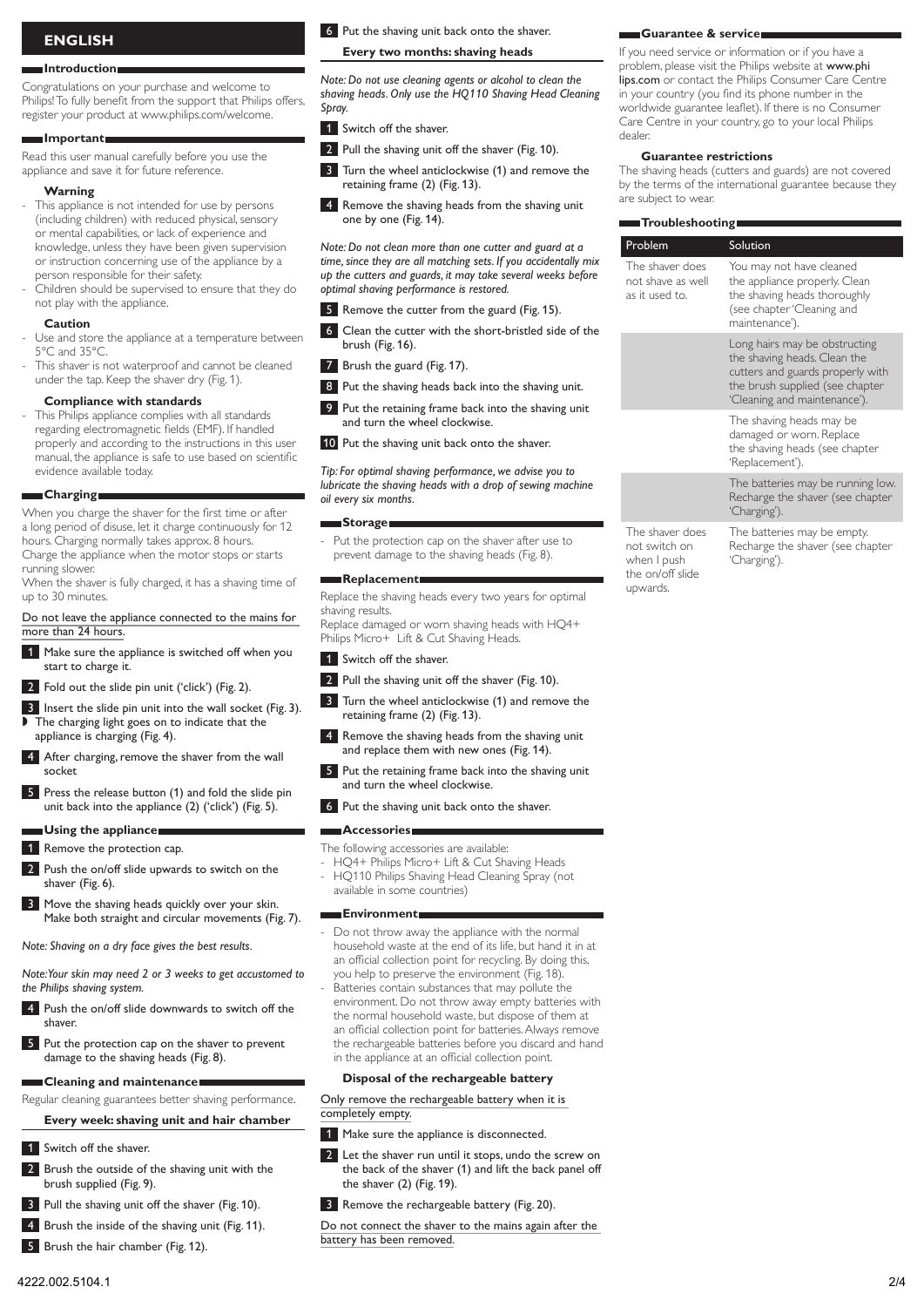# **Português**

#### **Introdução**

Parabéns pela sua compra e bem-vindo à Philips! Para tirar todo o partido da assistência fornecida pela Philips, registe o seu produto em www.philips.com/welcome.

#### **Importante**

Leia cuidadosamente este manual do utilizador antes de utilizar o aparelho e guarde-o para consultas futuras.

#### **Aviso**

- Este aparelho não se destina a ser utilizado por pessoas (incluindo crianças) com capacidades físicas, sensoriais ou mentais reduzidas, ou com falta de experiência e conhecimentos, salvo se tiverem recebido supervisão ou instruções sobre o uso do aparelho por alguém responsável pela sua segurança. -
- As crianças devem ser supervisionadas para garantir que não brincam com o aparelho. -

#### **Cuidado**

- Utilize e guarde o aparelho a uma temperatura entre 5 °C e 35 °C. -
- Esta máquina de barbear não é à prova de água e não pode ser limpa sob a torneira. Mantenha-a seca (fig. 1). -

#### **Conformidade com as normas**

Este aparelho Philips cumpre com todas as normas correspondentes a campos electromagnéticos (EMF). Se manuseado correctamente e de acordo com as instruções fornecidas neste manual do utilizador, o aparelho pode ser utilizado em segurança com base em provas científicas disponíveis actualmente. -

#### **Carregar**

Quando se carrega a máquina pela primeira vez ou após um período de inactividade prolongado, deverá deixar-se em carga contínua durante 12 horas. Uma carga normal demora aprox. 8 horas.

Carregue a máquina quando o motor parar ou quando este começar a trabalhar mais devagar.

Quando estiver completamente carregada, a máquina de barbear possui uma autonomia máxima de 30 minutos.

#### Não deixe o aparelho ligado à corrente durante mais de 24 horas.

- 1 Certifique-se de que desligou o aparelho quando começar a carregá-lo.
- 2 Liberta a unidade de pinos (fig. 2).
- 3 Introduza-a na tomada (fig. 3).
- A luz de carga acende-se para indicar que o aparelho está a ser carregado (fig. 4). ,
- 4 Após o carregamento, retire a máquina da tomada.
- 5 Prima o botão de libertação (1) e coloque de novo a unidade de pinos, na máquina (2) (fig. 5).

#### **Utilizar o aparelho**

1 Retire a tampa de protecção.

- 2 Empurre o botão ligar/desligar para cima para ligar a máquina (fig. 6).
- 3 Passe as cabeças de corte rapidamente sobre a pele, efectuando movimentos rectilíneos e circulares (fig. 7).
- *Nota: Obterá melhores resultados se a pele estiver seca.*

*Nota: A sua pele poderá precisar de duas a três semanas para se adaptar ao sistema de barbear Philips.*

- 4 Empurre o botão de ligar/desligar para baixo de modo a desligar o aparelho.
- 5 Coloque a tampa de protecção na máquina de barbear para evitar danos nas cabeças de corte (fig. 8).

#### **Limpeza e manutenção**

Uma limpeza regular garante melhores resultados no corte.

#### **Semanalmente: unidade de corte e câmara de recolha dos pêlos**

- 1 Desligue a máquina de barbear.
- 2 Escove o exterior da unidade de corte com o pincel fornecido (fig. 9).
- 3 Retire a unidade de corte da máquina de barbear (fig. 10).
- 4 Escove o interior da unidade de corte (fig. 11).
- 5 Escove a câmara de recolha dos pêlos (fig. 12).
- 6 Volte a colocar a unidade de corte na máquina de barbear.

#### **De dois em dois meses: cabeças de corte**

*Nota: Não utilize agentes de limpeza ou álcool para limpar as cabeças de corte. Utilize apenas o Spray de limpeza para cabeças de corte HQ110.* 

- 1 Desligue a máquina de barbear.
- 2 Retire a unidade de corte da máquina de barbear (fig. 10).
- 3 Rode o anel para a esquerda (1) e retire a armação de fixação (2) (fig. 13).
- 4 Retire as cabeças de corte da unidade de corte uma de cada vez (fig. 14).

*Nota: Não limpe mais do que um conjunto lâmina/guarda de cada vez já que constituem pares. Se, por acaso, alterar os conjuntos lâmina/guarda, a eficácia da máquina diminuirá e só passadas algumas semanas voltará ao normal.*

- 5 Retire a lâmina da guarda (fig. 15).
- 6 Limpe a unidade de corte com o lado curto da escova (fig. 16).
- 7 Escove a guarda (fig. 17).
- 8 Volte a colocar as cabeças de corte na unidade de corte.
- 9 Reponha a armação de retenção na unidade de corte e rode o anel para a direita.
- 10 Volte a colocar a unidade de corte na máquina de barbear.

*Sugestão: Para obter o melhor desempenho, recomendamos a lubrificação, a cada seis meses, das cabeças de corte com uma gota de óleo para máquina de costura.*

#### **Armazenamento**

Depois de a utilizar, coloque a tampa de protecção na máquina de barbear para evitar danos nas cabeças de corte (fig. 8). -

#### **Substituição**

As cabeças de corte devem ser substituídas de dois em dois anos para manter a eficácia da máquina de barbear. Substitua as cabeças de corte danificadas ou gastas por Cabeças de corte Lift & Cut HQ4+ Philips Micro+.

#### 1 Desligue a máquina de barbear.

- 2 Retire a unidade de corte da máquina de barbear (fig. 10).
- 3 Rode o anel para a esquerda (1) e retire a armação de fixação (2) (fig. 13).
- Retire as cabeças da máquina e substitua-as por novas (fig. 14).
- 5 Reponha a armação de retenção na unidade de corte e rode o anel para a direita.
- Volte a colocar a unidade de corte na máquina de barbear.

#### **Acessórios**

Estão disponíveis os seguintes acessórios:

- Cabeças de corte Lift & Cut HQ4+ Philips Micro+ -
- Produto de limpeza para cabeças de corte Philips HQ110 (indisponível em alguns países). -

#### **Meio ambiente**

- Não deite fora o aparelho juntamente com o lixo doméstico normal no final da sua vida útil e entregueo num ponto de recolha autorizado para reciclagem. Ao fazê-lo, ajuda a preservar o meio ambiente (fig. 18). -
- As pilhas contêm substâncias que podem poluir o ambiente. Não deite fora pilhas gastas com o lixo doméstico normal; coloque-as num ponto de recolha oficial. Retire sempre as pilhas antes de se desfazer do aparelho e entregue o aparelho num ponto de recolha oficial. -

#### **Eliminação da bateria recarregável**

A bateria recarregável só deve ser retirada depois de completamente vazia.

- 1 Certifique-se de que o aparelho está desligado da tomada.
- 2 Permita que a máquina funcione até parar; desaperte o parafuso na parte de trás da máquina (1) e erga o painel posterior (2) (fig. 19).
- **3** Remova a bateria recarregável (fig. 20).

Não volte a ligar a máquina de barbear à corrente depois de a bateria ter sido removida.

#### **Garantia e assistência**

Se necessitar de reparações, informações ou se tiver problemas, visite o Web site da Philips em www.philips.pt ou contacte o Centro de Assistência ao Consumidor local (pode encontrar o número de telefone no folheto de garantia mundial). Se não existir um Centro de Assistência no seu país, visite o seu representante Philips local.

#### **Restrições à garantia**

As cabeças de corte (lâminas e guardas) não estão abrangidas pelos termos da garantia internacional, uma vez que estão sujeitas a desgaste.

#### **Resolução de problemas**

| Problema                                                                                             | <u>So</u> lução                                                                                                                                                              |
|------------------------------------------------------------------------------------------------------|------------------------------------------------------------------------------------------------------------------------------------------------------------------------------|
| O desempenho da<br>máquina de barbear<br>deteriorou-se.                                              | Poderá não ter efectuado<br>a limpeza do aparelho de<br>forma correcta. Limpe as<br>cabeças de corte com cuidado<br>(consulte o capítulo "Limpeza e<br>manutencão").         |
|                                                                                                      | Pode haver pêlos compridos a<br>obstruir as cabeças de corte.<br>Limpe as lâminas e as guardas<br>com a escova fornecida<br>(consulte o capítulo "Limpeza e<br>manutencão"). |
|                                                                                                      | As cabeças de corte podem<br>estar danificadas ou gastas.<br>Substitua as cabecas de<br>corte (consulte o capítulo<br>"Substituição").                                       |
|                                                                                                      | As pilhas poderão ter pouca<br>carga. Recarregue a máquina<br>(consulte o capítulo "Carregar").                                                                              |
| A máquina de<br>barbear não<br>funciona quando<br>empurro o botão<br>de ligar/desligar<br>para cima. | As pilhas poderão não ter carga.<br>Recarregue a máquina (consulte<br>o capítulo "Carregar").                                                                                |